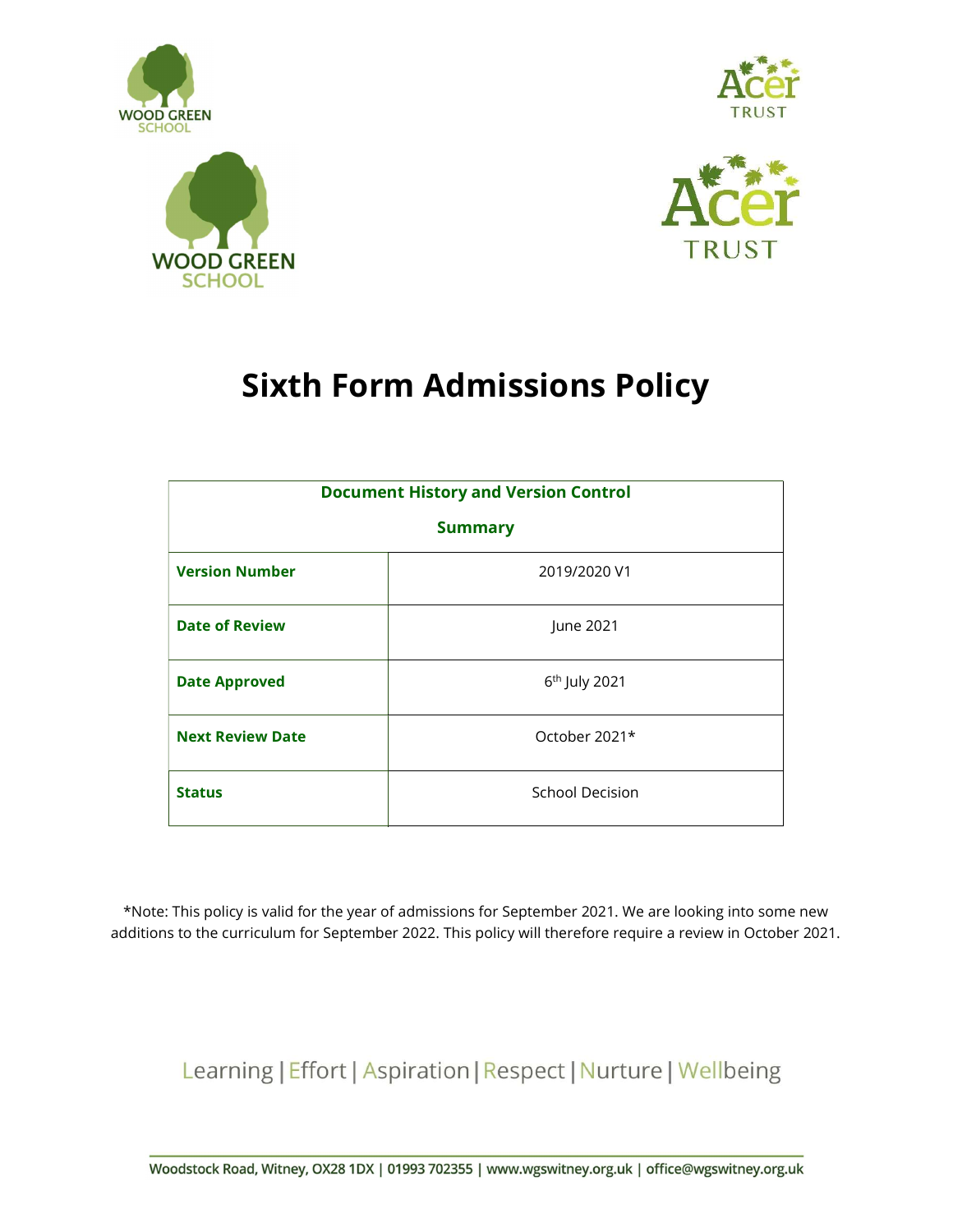# Wood Green School Sixth Form Admissions Policy

#### Introduction

Wood Green is a high-performing, happy and popular Sixth Form community, where all students are able to move onto the next phase of their life with the qualifications, skills and experiences which will ensure success. Whatever your interests, career ambitions or subject choices, we are sure that you will find it a challenging and enjoyable place to complete this journey. We offer an extensive choice of A Levels and are delighted to be able to extend the curriculum to offer vocational qualifications jointly with Abingdon and Witney College.

This policy has been approved by the Wood Green School Governing Body, the body responsible for admission arrangements and decisions. These arrangements cover admissions for September 2021.

This policy is for entry to Years 12 and 13 where applications are made directly to the school.

Further details on how to make an application for entry to the Sixth Form (Years 12 and 13) can be found at: Join our Sixth Form - Wood Green School (wgswitney.org.uk)

#### Admissions Numbers

- I. All students in Year 11 at Wood Green School who meet the academic entry criteria are entitled to a place in the Sixth Form.
- II. There is no maximum number of external applicants. All applicants from any other school who meet the academic entry criteria are welcome.
- III. The upper limit of applicants will be based, not on total Year 12 numbers projected for the following academic year, but on the projected number and size of the teaching groups. Taking into account choices for A Level study, applications may be refused where the school considers the size of teaching sets to be detrimental to the education of the group and where it is not financially or educationally desirable for the Governors to alter the balance of the school's staffing or to appoint additional staff.
- IV. Students who have been permanently excluded from Wood Green School, The Henry Box School or any other 11-18 educational establishment must provide strong evidence of mitigating circumstances and evidence of exemplary behaviour in order to be considered for a place in Sixth Form. The School would review each application on a case by case basis and reserves the right to refuse an application from a student in these circumstances.

#### Admissions Arrangements

- i. Wood Green Sixth Form encourages applications from students currently at Wood Green as well as students from other institutions.
- ii. The academic entry criteria are the same for both internal and external applicants. There are separate entry criteria for the A level Pathway and the Combined Pathway (please see Appendix A)
- iii. All applicants must complete the online application form and send this to the Sixth Form Administrator by the designated date (usually the start of February).
- iv. All information relating to applications is contained within the Sixth Form prospectus, a copy of which can be found on the school website Join our Sixth Form - Wood Green School (wgswitney.org.uk).
- v. A Sixth Form Open Evening is held annually (in November) and all potential applicants are encouraged to attend.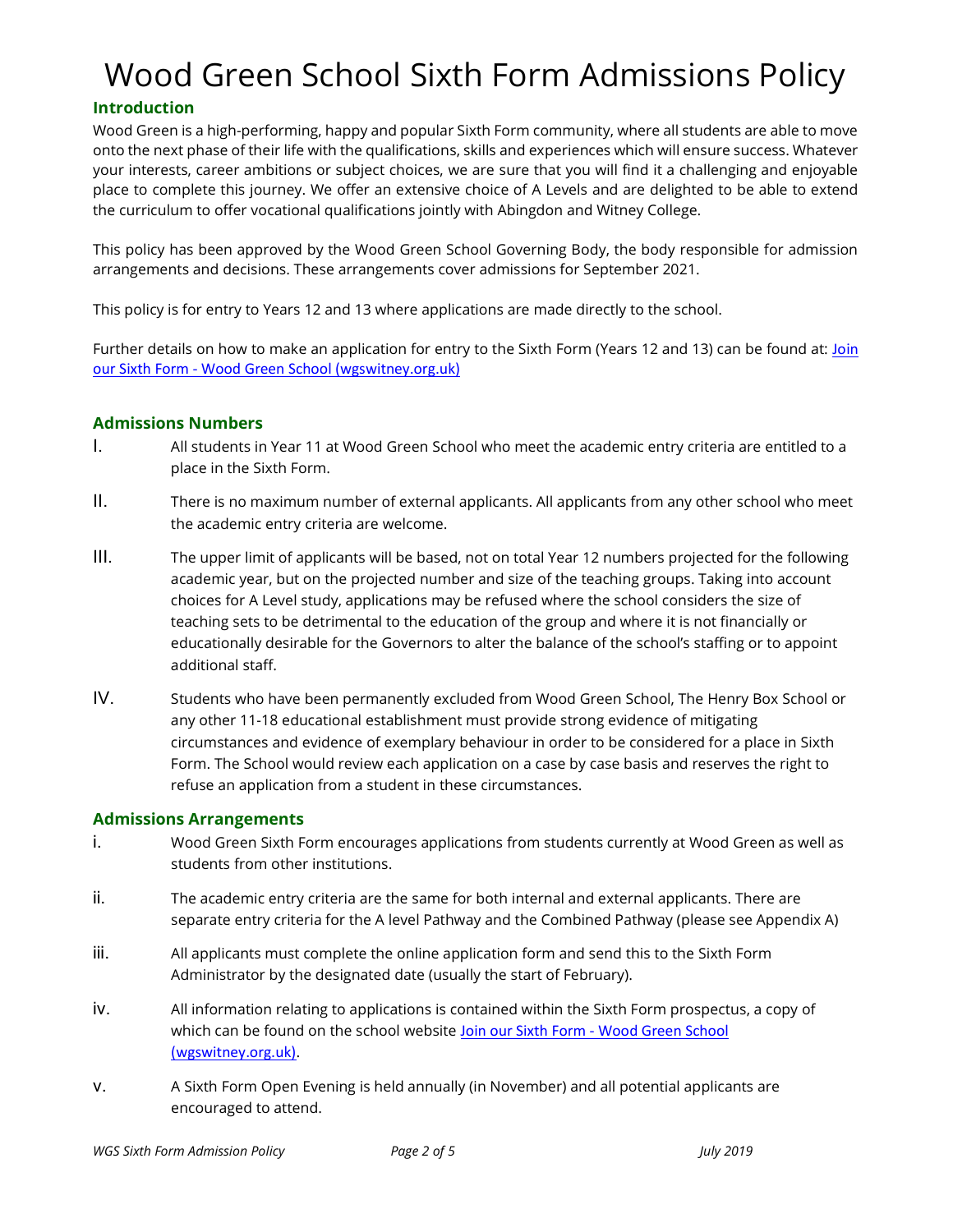- vi. Internal applicants will receive guidance prior to completing their application. Tutors will complete a reference describing students' suitability for A level study.
- vii. Students will be invited to an interview with the Head of Sixth Form or Assistant Head of Sixth Form as soon as possible. The school aims to inform applicants whether or not they have been successful in their application at the end of the interview. Students should bring along a copy of their latest progress report, and evidence of anything that will enhance their application.
- viii. Students who need to study a subject at either the Henry Box School or Abingdon and Witney College do not need to make arrangements with those institutions.
- ix. For successful applicants, formal acceptance of the offer and relevant information forms will be required by the date indicated in the offer letter.
- x. All applicants who have been offered a place must attend the Sixth Form induction programme (in late June / early July) and confirm subject choices once students have received their GCSE results in August. Should a student fail to do so the school reserves the right to withdraw the offer of a place in the Sixth Form.
- xi. Students intending to join the Sixth Form must be role models for the rest of the school, and are expected to uphold our values and work to the best of their ability. Where there have been significant behavioural concerns in KS4, students will be placed on a contract from the beginning of Year 12. Failure to adhere to the terms of the contract may results in a student's place in Sixth Form being withdrawn.

#### Admission Requirements: Academic Entry Criteria

- i. Admission to particular courses will depend upon availability of places and a student's prior attainment at GCSE.
- ii. Our policy is to ensure that students accepted into the sixth form can be placed in appropriate courses where they are likely to succeed. For this reason, the following entry criteria apply to the courses offered. If an applicant does not meet the criteria the school reserves the right to use its discretion, based on the school's knowledge of that applicant, to offer a place to that applicant.
- **Example 2 A Level Pathway:** All students will require at least 5 grade 5s at GCSE level. Students must also pass GCSE Mathematics and English Language/or Literature at a minimum of grade 4.
- **Combined Pathway:** All students will require at least 5 grade 4s at GCSE level. These must include a pass in both GCSE Mathematics and English Language/or Literature at a minimum of grade 4.
- All courses have subject specific criteria which must be met.
- For admission into Year 13, external students must meet our GCSE entry requirements. An application form should be completed and following the receipt of the completed application form, eligibility of transfer of subjects between exam boards will be checked, references will be sent for and an interview held.

#### A Level Curriculum Offer

- i. The subjects which are provisionally offered upon application to Sixth Form may only run if the school deems that it is not financially or educationally desirable to run a group with uncharacteristically small numbers. Students and parents who may be affected by this decision will be informed of this decision and offered an alternative course.
- ii. Courses which are run by Abingdon and Witney College require a minimum of students to run this course. As such, the course may be withdrawn from offer should the minimum number of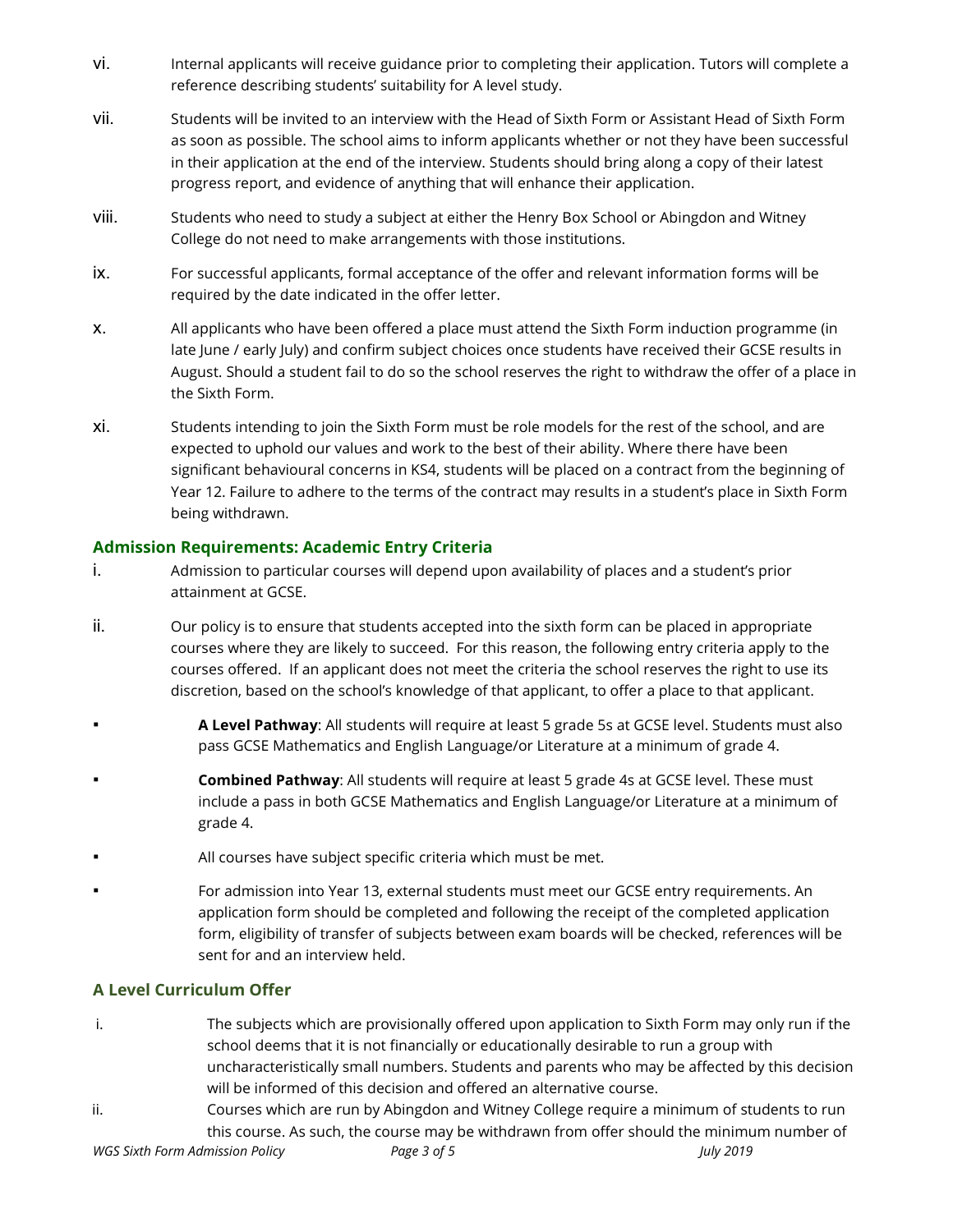students not be met. Students and parents who may be affected by this decision will be informed of this decision and offered an alternative course.

### Specific Course requirements

| <b>Subject</b>  | Subject grade/entrance criteria                                                      |
|-----------------|--------------------------------------------------------------------------------------|
|                 | Students are expected to have achieved a grade 5 or above at GCSE in art or          |
| Art             | graphics.                                                                            |
|                 | Students are expected to attain grade 6 in Biology and grade 6 in another science    |
|                 | subject if studying triple science. If the student is studying combined science they |
| <b>Biology</b>  | are expected to have achieved 6-6 grades or above.                                   |
|                 | Students are expected to attain grade 4 in Mathematics and English Language or       |
| <b>Business</b> | Literature. No prior knowledge of Business is required. If they have studied GCSE    |
| <b>Studies</b>  | in Business, they must attain at least grade 4.                                      |
|                 | Students are expected to attain grade 6 in Chemistry and grade 6 in another          |
|                 | science subject if studying triple science. If the student is studying combined      |
|                 | science they are expected to have achieved 6-6 grades or above. Due to the high      |
| Chemistry       | mathematical content, students must attain a grade 5 in GCSE Mathematics             |
| Design          | Students are expected to have achieved a grade 5 or above in resistant materials,    |
| Technology      | graphic products or textiles.                                                        |
| Drama and       |                                                                                      |
| Theatre         | Students are expected to have achieved grade 5 or above in GCSE Drama, and           |
| Studies         | grade 5 or above in either English Language or Literature.                           |
|                 | Students are expected to attain grade 5 in Mathematics and grade 4 English           |
|                 | Language or Literature. No prior knowledge of Economics is required. If they         |
| Economics       | have studied GCSE in Economics, they must attain at least grade 4.                   |
| English         | Students are expected to have achieved grade 6 or above in English Literature        |
| Literature      | and grade 5 or above in English Language.                                            |
| French          | Students are expected to have achieved grade 6 or above in French.                   |
| Further         | Students are expected to have achieved grade 7 or above in mathematics; 8 is         |
| Mathematics     | desirable for this challenging course.                                               |
| Geography       | Students are expected to have achieved grade 5 or above in Geography.                |
| German          | Students are expected to have achieved grade 6 or above in German.                   |
| History         | Students are expected to have achieved grade 5 or above in History.                  |
| Mathematics     | Students are expected to have achieved grade 6 or above in Mathematics.              |
|                 | Students are expected to have achieved grade 5 or above in GCSE Music, or            |
| Music           | grade 6 in ABRSM theory and instrumental exams.                                      |
|                 | Students are expected to attain grade 5 in Physical Education at GCSE. Due to the    |
| Physical        | high biological content of Physical Education at A Level, a grade 5 in Biology is    |
| Education       | desirable, although not essential.                                                   |
|                 | Students are expected to attain grade 6 in Physics and grade 6 in another science    |
|                 | subject if studying triple science. If the student is studying combined science they |
|                 | are expected to have achieved 6-6 grades or above. Due to the high                   |
| Physics         | mathematical content, students must attain a grade 6 in GCSE Mathematics             |
|                 | Students are expected to have achieved grade 5 or above in either English            |
| Psychology      | Language or Literature, and grade 4 in Mathematics and a Science subject.            |
| Religious       | Students are expected to have achieved Grade 5 or above in GCSE Religious            |
| <b>Studies</b>  | Education (Full Course) and Grade 5 or above in either GCSE English Language or      |
|                 | English Literature preferred.                                                        |
|                 |                                                                                      |
|                 | Students are expected to have achieved grade 5 or above in either English            |
| Sociology       | Language or Literature. No prior knowledge of Sociology is required.                 |